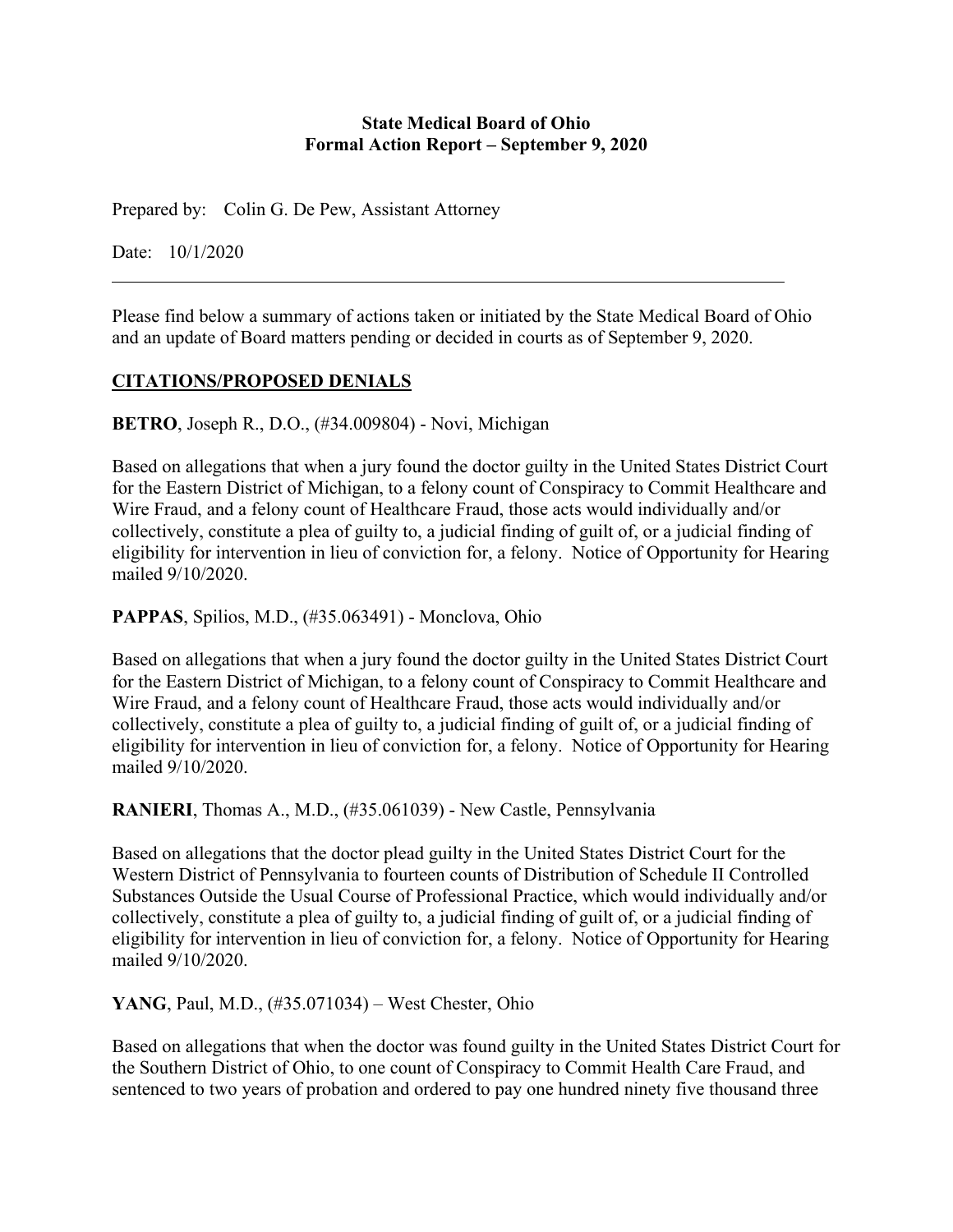hundred seventy dollars (\$195,370.00) in restitution, those acts would individually and/or collectively, constitute a plea of guilty to, a judicial finding of guilt of, or a judicial finding of eligibility for intervention in lieu of conviction for, a felony. Notice of Opportunity for Hearing mailed 9/10/2020.

**ZAHOOR**, Mohammed I., M.D., (#35.122520) - Farmington, Michigan

Based on allegations that when a jury found the doctor guilty in the United States District Court for the Eastern District of Michigan, to a felony count of Conspiracy to Commit Healthcare and Wire Fraud, and a felony count of Healthcare Fraud, those acts would individually and/or collectively, constitute a plea of guilty to, a judicial finding of guilt of, or a judicial finding of eligibility for intervention in lieu of conviction for, a felony. Notice of Opportunity for Hearing mailed 9/10/2020.

# **NON-DISCIPLINARY CITATIONS**

**BILLINGS**, Rebecca Eileen, D.O. Applicant - Canton, Ohio (Non-Disciplinary)

Based on the applicant's submission of an application to practice osteopathic medicine and surgery, and based on the doctor not having been actively engaged in the practice of medicine and surgery for more than two years. Notice of Opportunity for hearing mailed 9/14/2020.

**OROZ**, Marijana, M.T. (#33.018550) - Euclid, Ohio (Non-Disciplinary)

Based on the applicant's submission of an application for restoration of a license to practice massage therapy; and on the massage therapist having not been engaged in the active practice of massage therapy for more than two years. Notice of Opportunity for hearing mailed 9/14/2020.

**SHOOK**, Rebecca Gale, R.C.P. Applicant - Dallas, Texas (Non-Disciplinary)

Based on the applicant's submission of an application for a license to practice respiratory care; and on the respiratory care therapist having not been engaged in the active practice of respiratory care for more than two years. Notice of Opportunity for hearing mailed 9/14/2020.

#### **FINAL ORDERS**

#### **AL-SHAHED**, Abdallah, M.D., (35.085379) - Westlake, Ohio

License to practice medicine and surgery reprimanded, and subject to an eighteen thousand dollar (\$18,000.00) fine. Based on the finding that when the doctor knowingly authorized a fraudulent prescription forged by non-patient coworker and instructed a pharmacist not to contact law enforcement, the doctor's acts, conduct, and or omissions individually or collectively, constitute: Permitting one's name or one's license or certificate to practice to be used by a person, group, or corporation when the individual concerned is not actually directing the treatment given; and the selling, giving away, personally furnishing, prescribing, or administering drugs for other than legal and legitimate therapeutic purposes or a plea of guilty to, a judicial finding of guilt of, or a judicial finding of eligibility for intervention in lieu of conviction of, a violation of any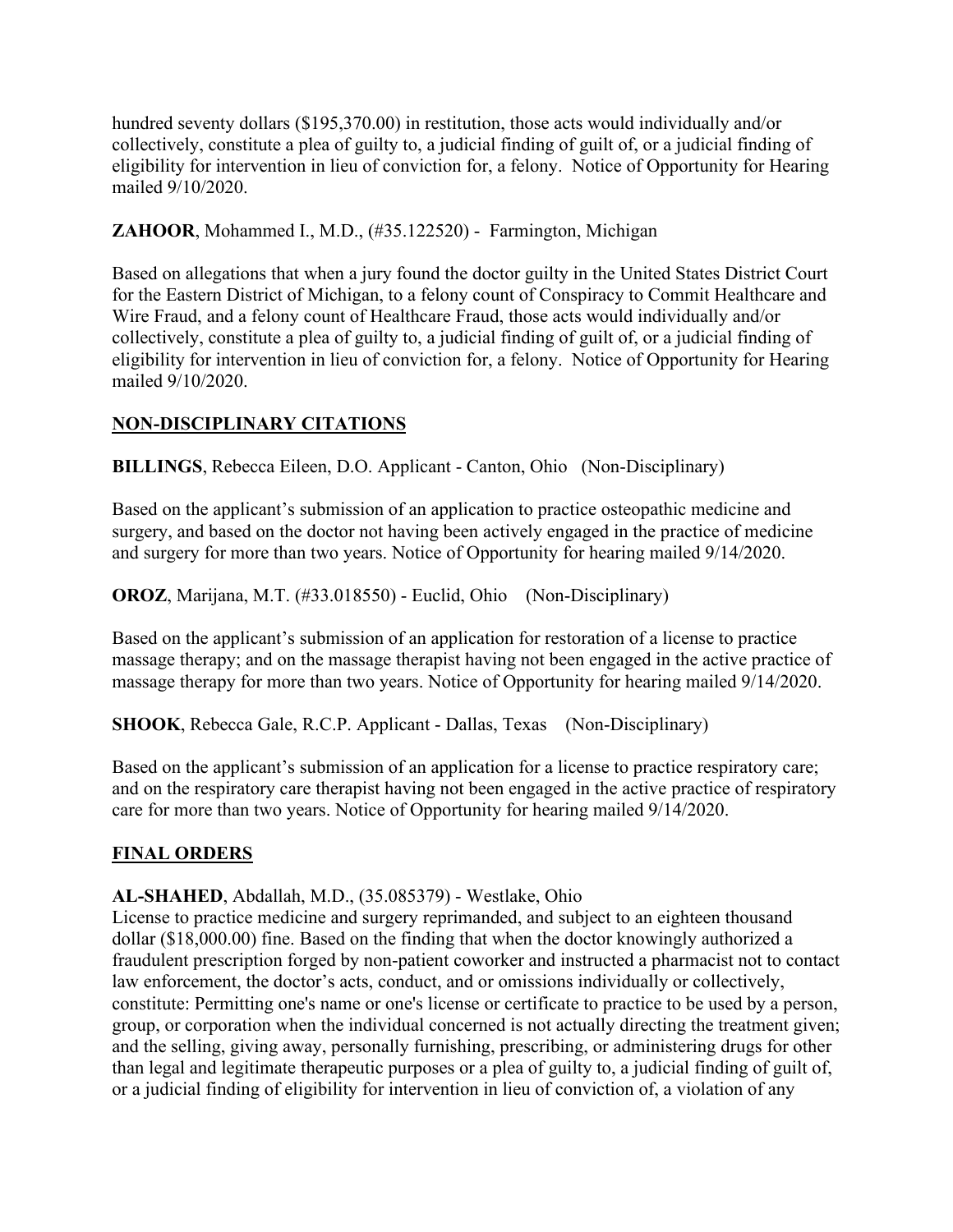federal or state law regulating the possession, distribution, or use of any drug; and the commission of an act that constitutes a felony in this state, regardless of the jurisdiction in which the act was committed, specifically: Complicity to Commit Aggravated Possession of Drugs, and Complicity to Illegal Processing of Drug Documents. Order effective 9/10/2020.

**CRUZ**, Antonio S. Jr., M.T. Applicant - Anchorage, Alaska (Non-Disciplinary)

Application for a license to practice massage therapy denied. Based on the finding that the applicant does not hold a diploma or certificate from a school, college or institution in good standing as determined by the Board, or from another state or jurisdiction that meets the Board's required course of instruction, or held a current license issued in another state for at least the preceding five years. Order effective 9/10/2020. (Journal Entry-No Hearing Requested).

**FLETCHER**, Aaron M., M.T. Applicant - Cincinnati, Ohio (Non-Disciplinary)

Application for a license to practice massage therapy is approved, provided that the applicant takes and passes the Massage and Bodywork Licensing Examination within one year. Based on the applicant's submission of an application for a license to practice massage therapy; and on the massage therapist having not been engaged in the active practice of massage therapy for more than two years. Order effective 9/10/2020. (Journal Entry-No Hearing Requested).

**GARNIER**, Jay A., R.C.P. Applicant - Moorestown, New Jersey (Non-Disciplinary)

Application for a license to practice respiratory care is approved, provided that the applicant takes and passes the Clinical Simulation Examination within one year. Based on the applicant's submission of an application for a license to practice respiratory care; and on the respiratory care therapist having not been engaged in the active practice of respiratory care for more than two years. Order effective 9/10/2020. (Journal Entry-No Hearing Requested).

**HOUSER**, William L. Jr., M.D., (#35.053059) - Youngstown, Ohio

License to practice medicine and surgery reprimanded, and required to submit acceptable documentation of successful completion of professional ethics courses within one year. Based on the finding that the doctor's conviction in the United States District Court, Western District of Pennsylvania to one felony count of Willful Failure to Pay Over Trust Fund Taxes, to which the doctor was sentenced to five years of probation and restitution in the amount of \$1,128,660.01, individually and/or collectively constitute a plea of guilty to, a judicial finding of guilt of, or a judicial finding of eligibility for intervention in lieu of conviction for, a felony. Order effective 9/25/2020.

**LAROCCA**, Francis, L.M.T., (#33.011553) - Mundelein, Illinois (Non-Disciplinary)

Application for restoration of a license to practice massage therapy is approved, provided that the applicant takes and passes the Massage and Bodywork Licensing Examination within one year. Based on the applicant's submission of an application for restoration of a license to practice massage therapy; and on the massage therapist having not been engaged in the active practice of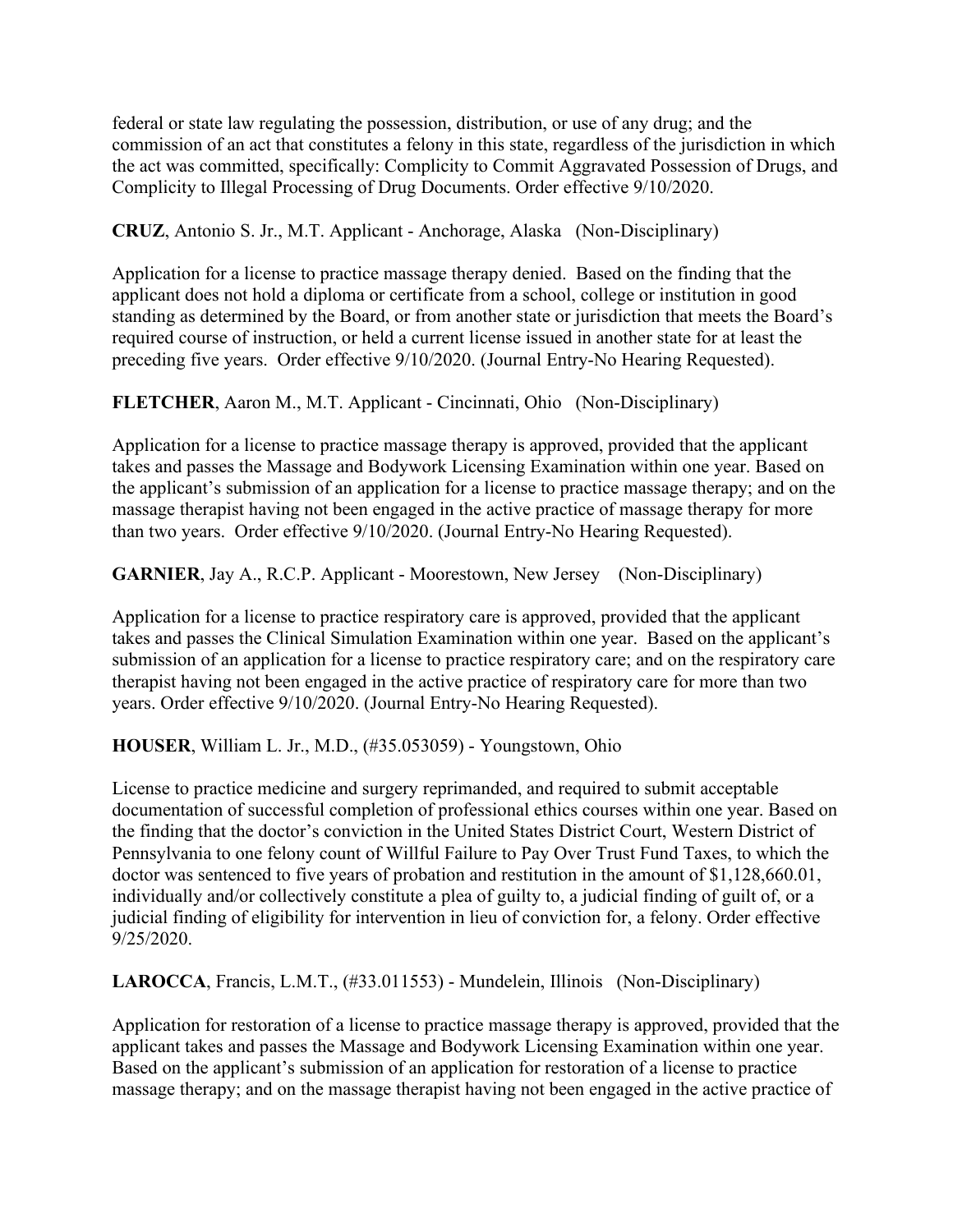massage therapy for more than two years. Order effective 9/10/2020. (Journal Entry-No Hearing Requested).

### **LIEBMAN**, Curt E., M.D., (35.131236) - Santa Monica, California

License to practice medicine and surgery revoked, and subject to a one thousand dollar (\$1,000.00) fine. Based on the finding that when the doctor failed to disclose prior misdemeanor and/or felony convictions in his renewal application; and based on the prior actions by the Kentucky Board of Medical Licensure, which issued a 10/10/2018 Agreed Order, and a 5/22/2019 Decision and Order by the California Medical Board, Department of Consumer Affairs, those actions individually and/or collectively constitute any of the following actions taken by an agency responsible for authorizing, certifying, or regulating an individual to practice a health care occupation or provide health care services in this state or another jurisdiction, for any reason other than the nonpayment of fees: the limitation, revocation, or suspension of an individual's license to practice; acceptance of an individual's license surrender; denial of a license; refusal to renew or reinstate a license; imposition of probation; or issuance of an order of censure or other reprimand; and also making a false, fraudulent, deceptive, or misleading statement in the solicitation of or advertising for patients; in relation to the practice of medicine and surgery, osteopathic medicine and surgery, podiatric medicine and surgery, or a limited branch of medicine; or in securing or attempting to secure any license or certificate to practice issued by the board. Order effective 9/10/2020. (Journal Entry-No Hearing Requested).

## **SHODD**, Douglas M., M.T., Applicant - Struthers, Ohio (Non-Disciplinary)

Application for restoration of license to practice massage therapy is granted, provided that the applicant successfully completes the MBLEx within one year. Based on the applicant's submission of an application for restoration of a license to practice massage therapy, and on the massage therapist having not been engaged in the active practice of massage therapy for more than two years. Order effective 9/25/2020.

#### **WOODRUM**, Denise, C.T., (32.006414) - Mason, Ohio

Application for restoration of a license to practice cosmetic therapy granted, and immediately suspended for at least one hundred and eighty days, and subject to a one thousand seven hundred (\$1,700.00) fine, and probationary terms, conditions, and limitations until the cosmetic therapist has successfully completed a course on professional ethics, fulfilled her cosmetic therapy continuing education ("CTCE") requirements, and paid the fine. Based on the cosmetic therapist's submission of a restoration application to practice cosmetic therapy, and on the finding that when the cosmetic therapist practiced cosmetic therapy without a valid, active license, those acts individually and/or collectively constitute: violating or attempting to violate, directly or indirectly, or assisting in or abetting the violation of, or conspiring to violate, any provisions of this chapter or any rule promulgated by the board, to wit: Practicing Medicine [or a limited branch] Without a License; and the commission of an act that constitutes a felony in this state, regardless of the jurisdiction in which the act was committed; and making a false, fraudulent, deceptive, or misleading statement in the solicitation of or advertising for patients; in relation to the practice of medicine and surgery, osteopathic medicine and surgery, podiatric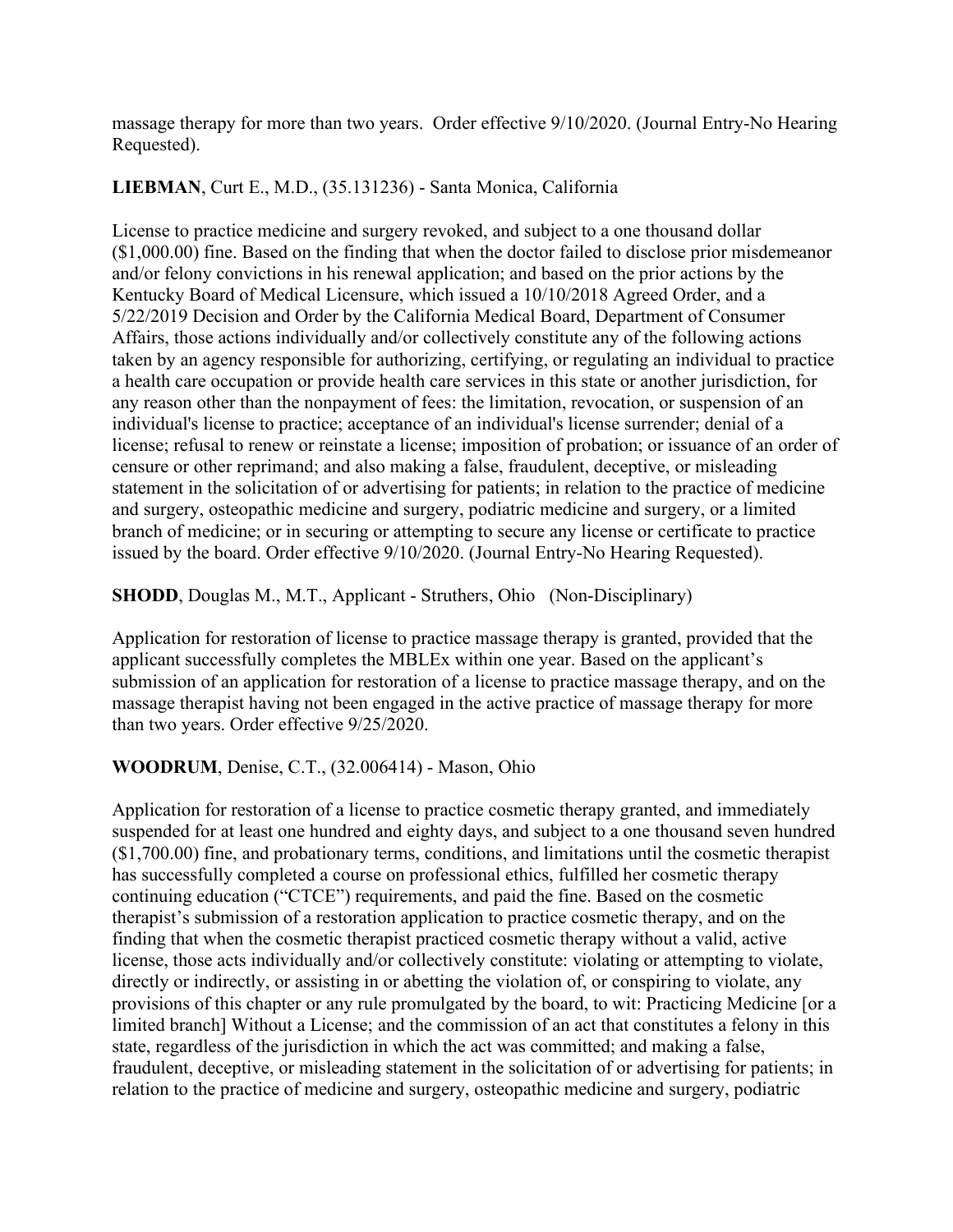medicine and surgery, or a limited branch of medicine; or in securing or attempting to secure any license or certificate to practice issued by the board. Order effective 9/25/2020.

**YANG**, Lihua A., M.T. Applicant - Hacienda Heights, California (Non-Disciplinary)

Application to practice massage therapy is denied. Based on the finding that the applicant failed to provide evidence that they have successfully taken and passed an examination acceptable to the Board, to wit: the Massage and Bodywork Licensing Examination. Based on the applicant's submission of an application to practice massage therapy, and on the fact that the applicant did not provide evidence of having passed an examination acceptable to the Board. Order effective 9/10/2020. (Journal Entry-No Hearing Requested).

### **VOLUNTARY PERMANENT SURRENDERS, RETIREMENTS, REVOCATIONS, WITHDRAWALS**

**COLVIN**, Jared R., L.M.T., (#33.024494) - New Madison, Ohio

Permanent revocation of license to practice massage therapy, authorized by massage therapist, in lieu of formal disciplinary proceedings pursuant to Section 4731.22(B)(11), Ohio Revised Code. Order effective 9/10/2020. Revocation effective immediately.

**SAKKAL**, Saad, M.D., (#35.048933) - Mason, Ohio

Permanent revocation of license to practice medicine and surgery authorized by doctor in lieu of formal disciplinary proceedings pursuant to Section 4731.22(B)(9), Ohio Revised Code. Order effective 9/10/2020. Revocation effective immediately.

# **DISMISSALS**

**HILBERS**, Claire E., M.T. Applicant – Chagrin Falls, Ohio

The non-disciplinary notice of opportunity for a hearing issued on 9/17/2019 is dismissed, based on the applicant having provided evidence showing completion of the required course of instruction. Dismissal effective 9/9/2020.

**WASHINGTON**, Sherman, Jr., M.D., (#35.123613) – Winnetka, California

The notice of opportunity for a hearing issued on 6/10/2020 is dismissed without prejudice, based on the Board having received information indicating that the Washington Medical Commission Order had been vacated. Dismissal effective 08/31/2020.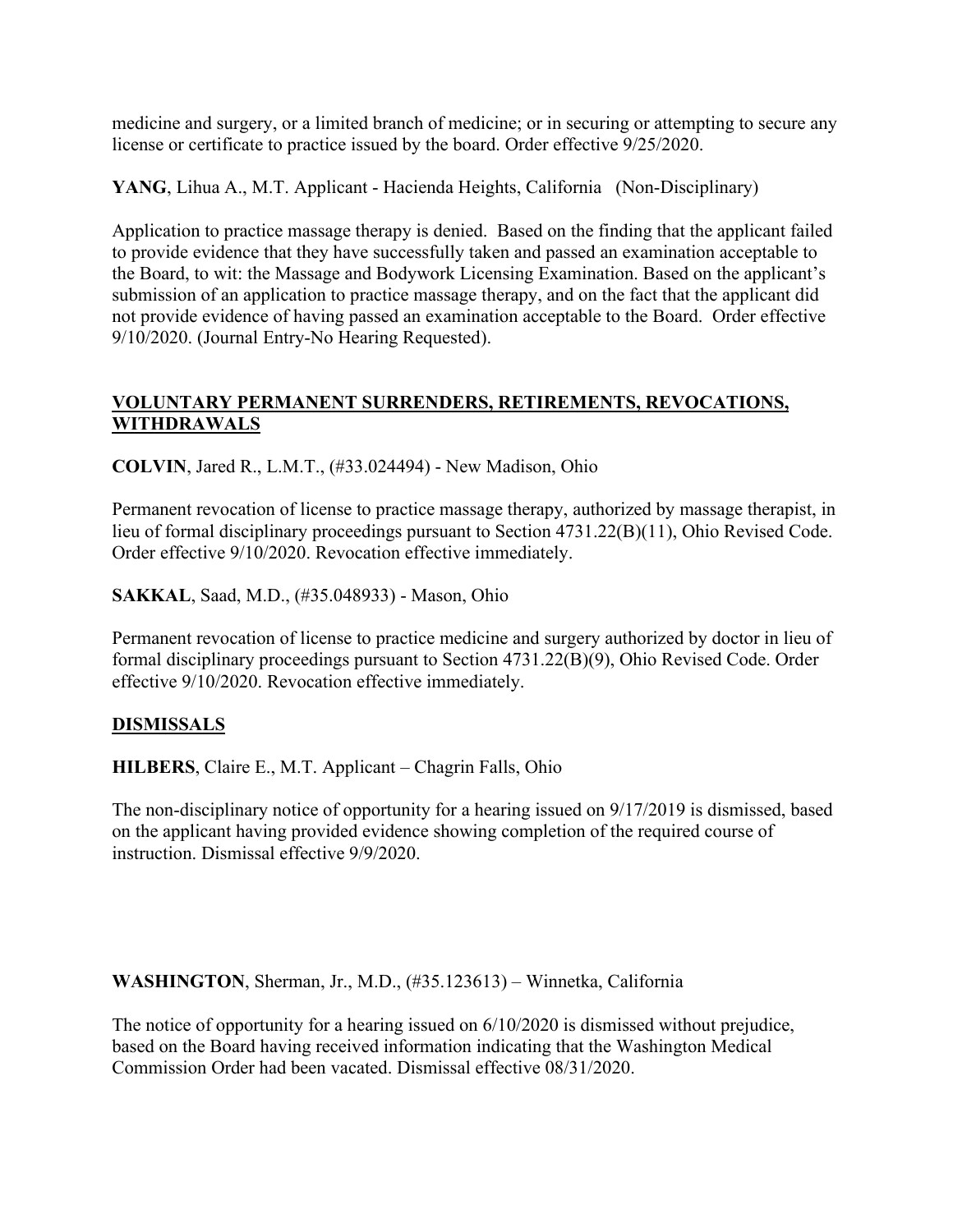# **PROBATIONARY REQUESTS AND MODIFICATIONS**

**ALI**, Asad S., M.D., (#35.077032) - Hamilton, Ohio

Doctor's request for approval of educational courses, granted by vote of the Board on 9/9/2020.

**HOWKINS**, Michael J., D.O., (#34.004364) - Cleveland, Ohio

Doctor's request for approval of an additional monitoring physician granted by vote of the Board on 9/9/2020.

**KAVLICH**, John J. III, M.D., (#35.057128) - Berea, Ohio

Doctor's request for approval of a treating psychiatrist granted by vote of the Board on 9/9/2020

**KIM**, Hyun B., D.O., (#34.014668) - Solon, Ohio

Doctor's request for approval of ethics courses granted by vote of the Board on 9/9/2020

**MARSH**, James A., Jr., D.O.., (#34.009757) - Milan, Ohio

Doctor's request for approval of a reduction in psychotherapy sessions from every three months to every six months granted by vote of the Board on 9/9/2020

**SIMMONS**, Luke, M.D., (#57.245466) - Columbus, Ohio

Doctor's request for approval of a treating psychiatrist granted by vote of the Board on 9/9/2020

#### **PROBATION TERMINATED**

**CAMPBELL**, Jennifer C., M.D., (#35.090769) - Bay Village, Ohio

Doctor's request for approval of release from the terms of the 5/13/2015 Step II Consent Agreement, granted by vote of the Board on 9/9/2020. Release effective immediately.

**DANG**, Thuan D., M.D., (#35.127312) - Killeen, Texas

Doctor's request for approval of release from the terms of the 8/12/2015 Board Order, granted by vote of the Board on 9/9/2020. Release effective 9/23/2020. Permanent limitation/restriction that doctor shall not independently perform elective vascular surgery or perform elective vascular surgery as the primary responsible physician remains in effect.